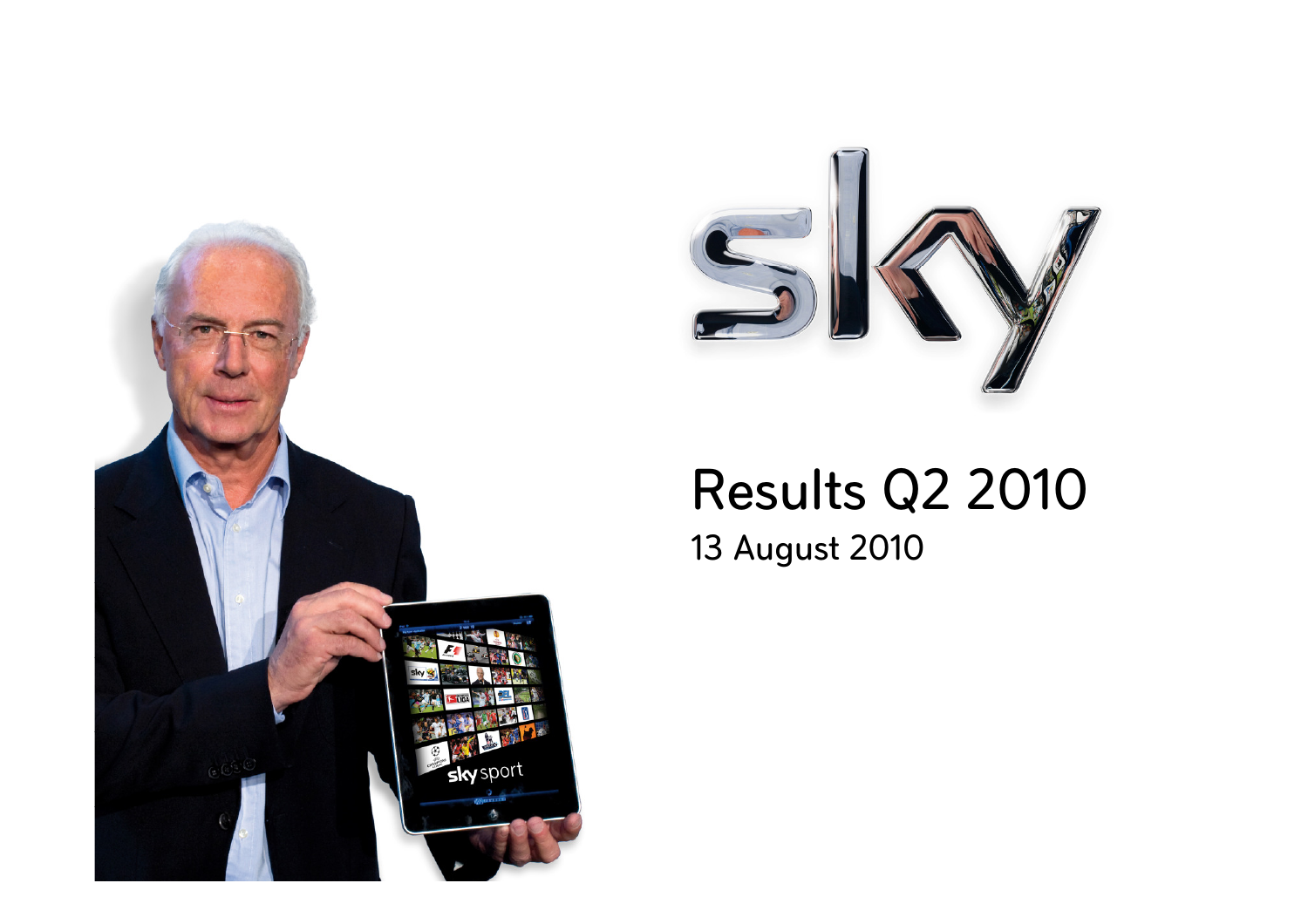### Q2 2010 Results

- Subscription revenues up 18.7% year on year
- ARPU of €28.62 (Q2 2009: €25.20), up €3.42 year on year
- EBITDA of negative €47.4m (Q2 2009: negative €63.4m), an improvement of €16m
- Subscriber net growth of 6,000 (Q2 2009: negative 7,000) to 2.476m subscribers
- 107,000 subscriber gross additions (Q2 2009: 117,000)
- Quarterly annualized churn rate down to 16.3% (Q2 2009: 20.8%), the lowest level in four years
- HD penetration increased to 14.9% (Q2 2009: 8.4%), almost doubled year on year

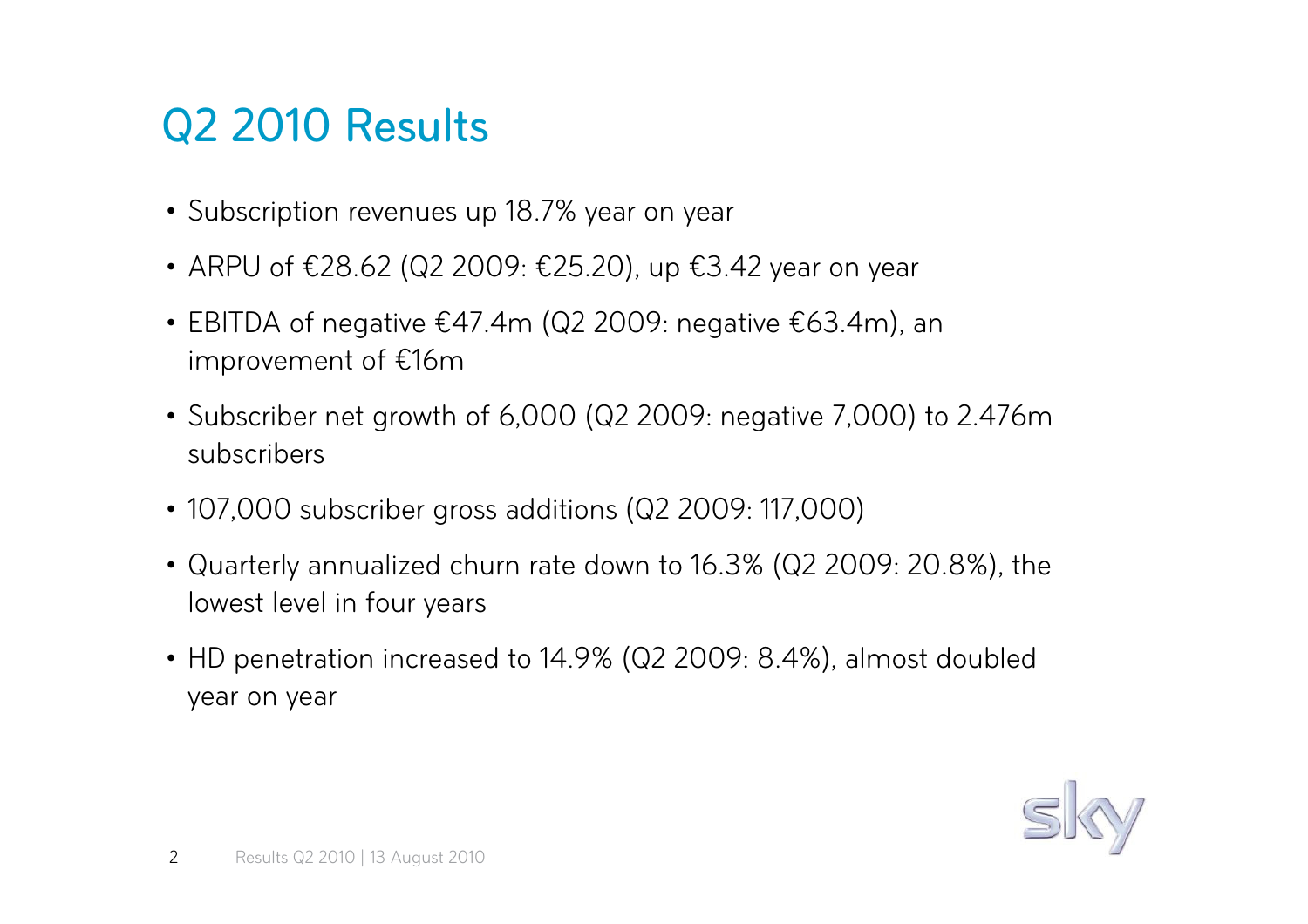### Operational Achievements

- Three new and exclusive Sky HD channels announced
- Sky Sport HD 2, Sky Action HD and Sky Cinema Hits HD starting 13 August 2010
- Sky HD is already the most comprehensive HD service in Germany and Austria
- Further expanding the Sky HD service to ten HD channels
- Targeting more than 18 million HD-ready flat screen TV sets\* in Germany and Austria







\* ScreenDigest <sup>2010</sup>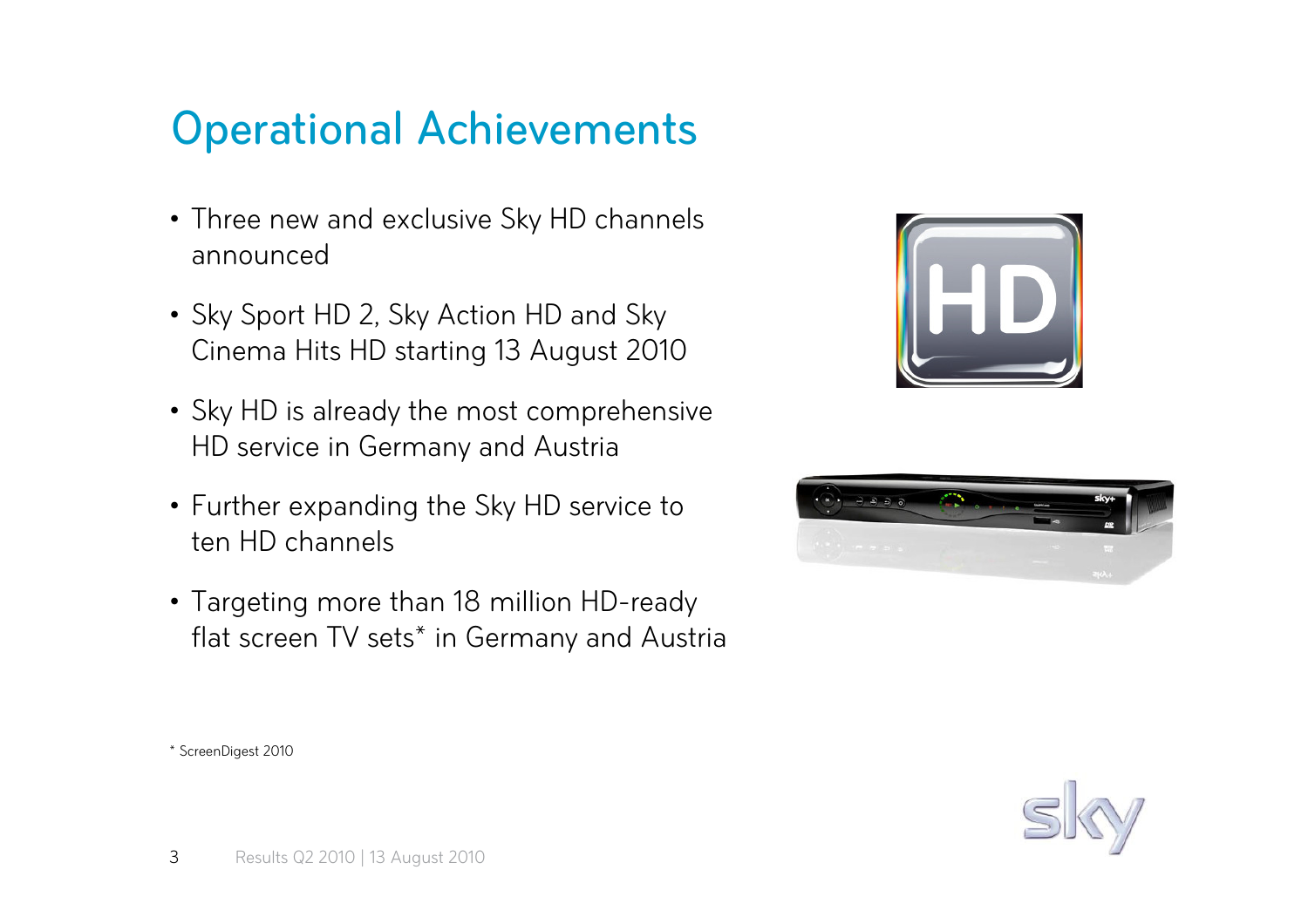## Operational Achievements

- Innovation initiative to increase continually the<br>——————————————————— quality, value and convenience of Sky TV
	- –Sky+ HDTV digital video recorder/receiver
	- –New Sky Multiroom offer
	- –Launch of Sky's live sport app on iPad
	- –Sky Services on Mobile Devices
	- – FIFA World Cup with two sound options – reduced vuvuzela







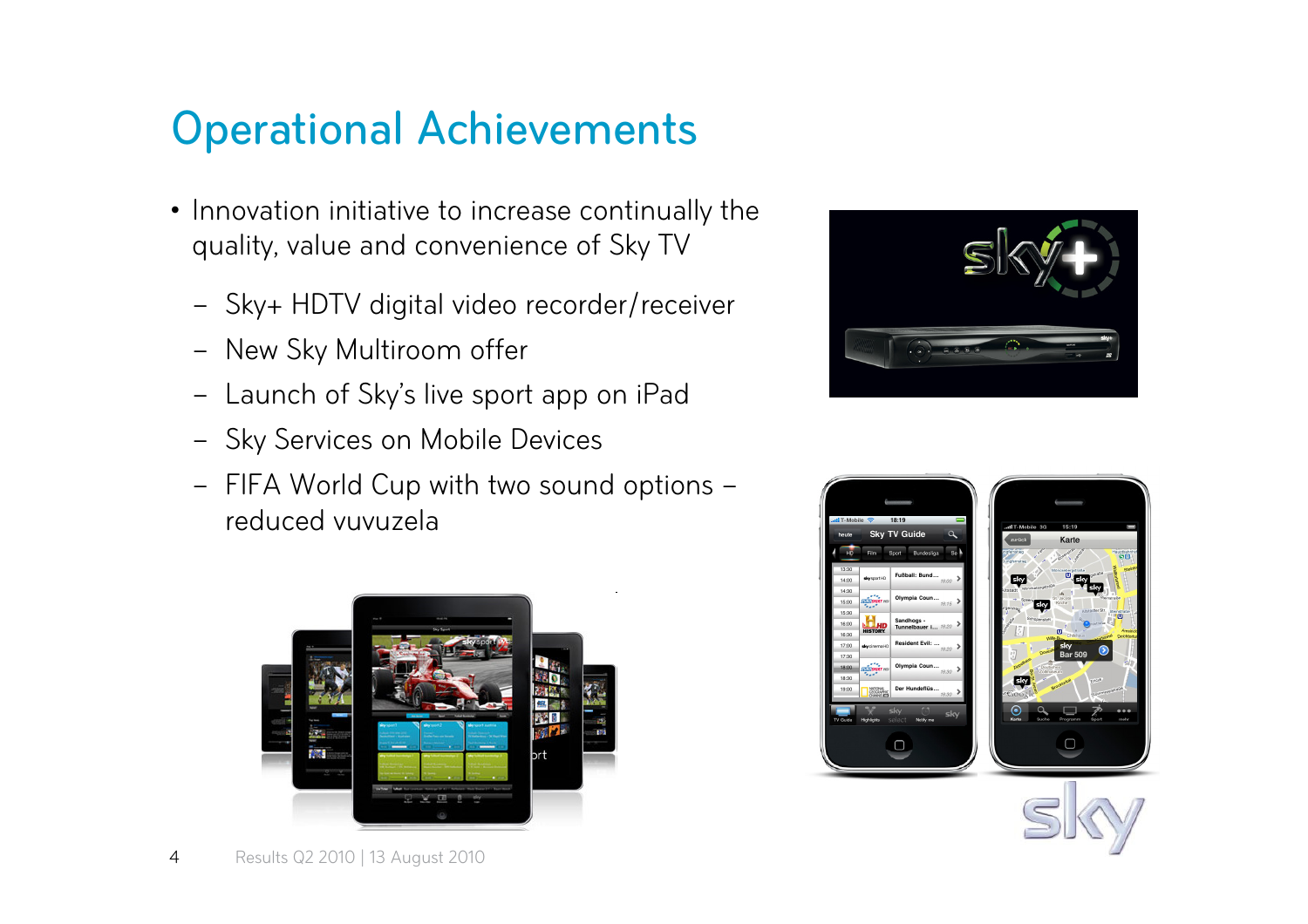### Operational Achievements

- Strategic cable partnerships:
	- –Agreements with NetCologne, Versatel, TeleColumbus and Kabel Baden-Württemberg in place
	- –Retail partnership with full control
	- – Combination with broadband and telephony products
	- Pure distribution options remain in place in all cases









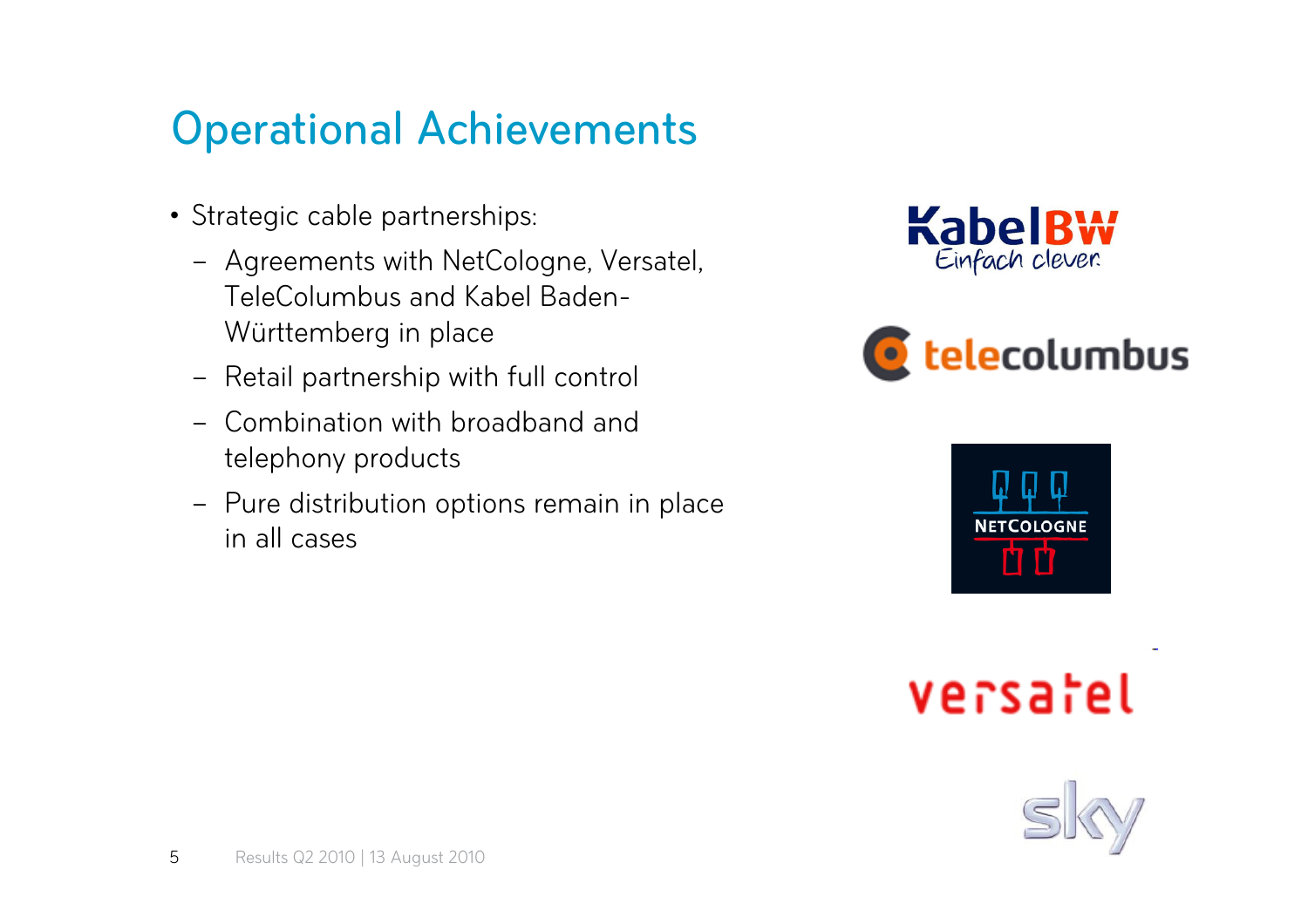### Subscriber Development



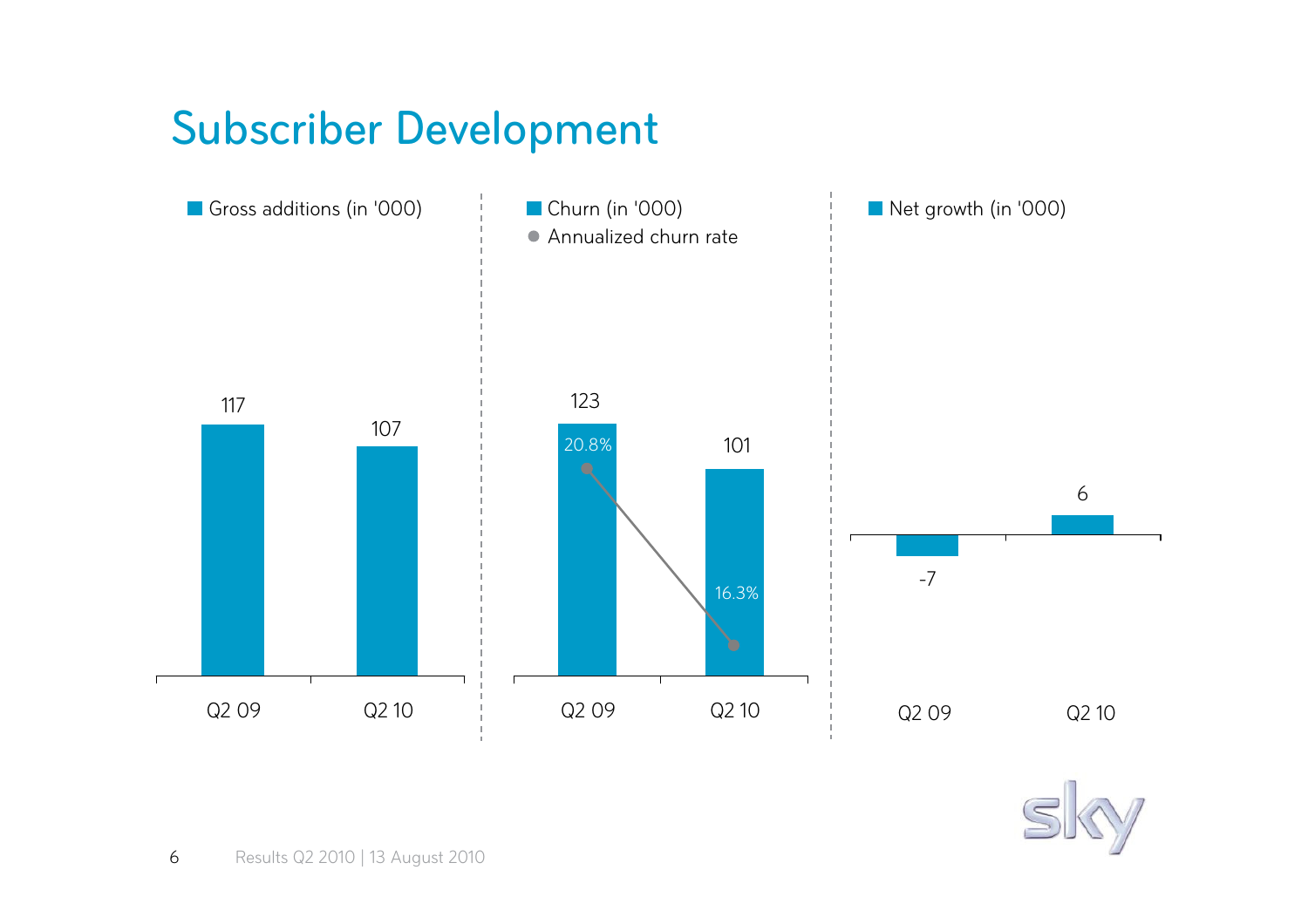#### HD Penetration & Subscription ARPU



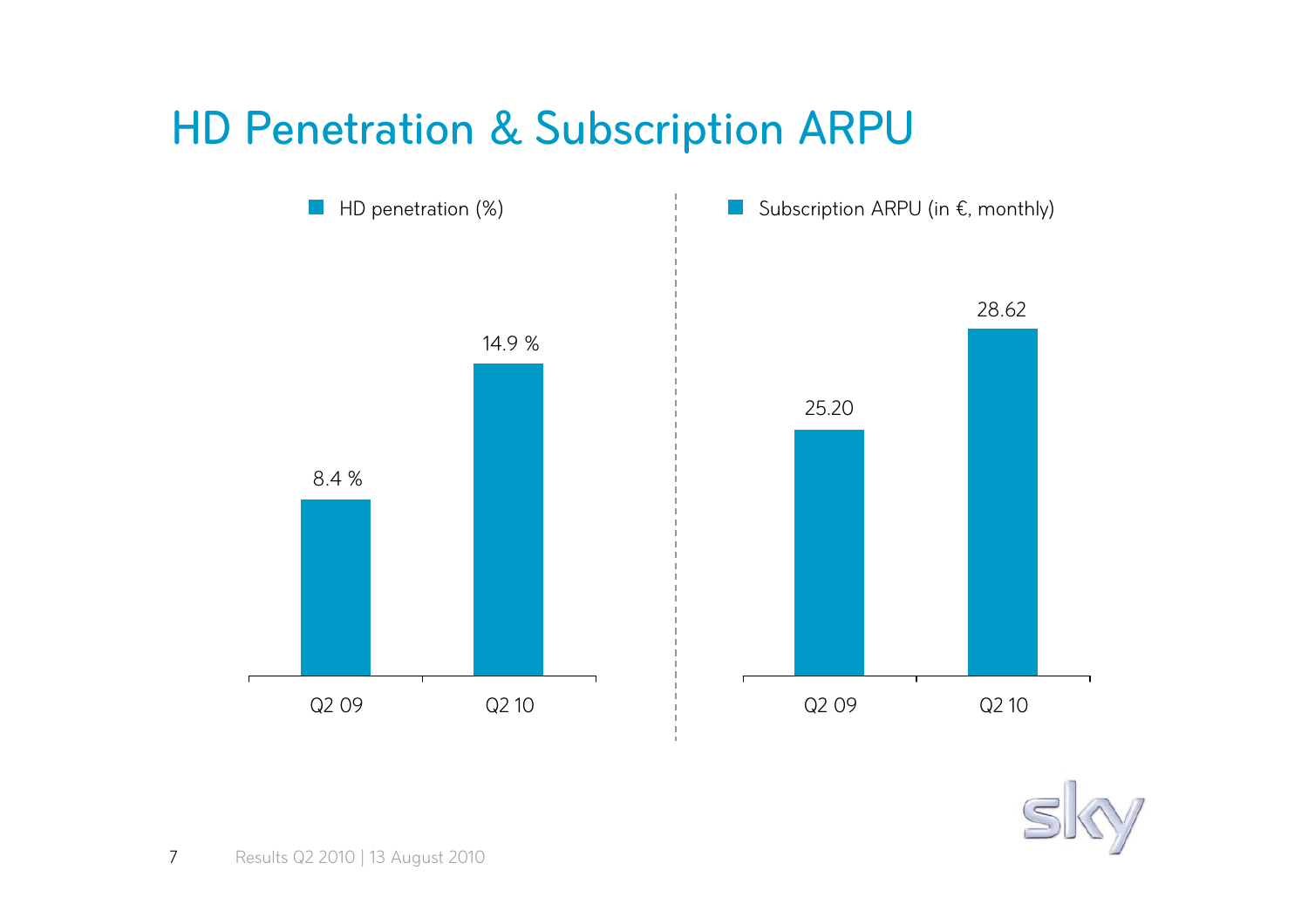### Subscribers and Key Metrics

| '000                                                                            | Q <sub>2</sub> 09 | Q3 09         | Q4 09         | Q1 10         | Q2 10          |
|---------------------------------------------------------------------------------|-------------------|---------------|---------------|---------------|----------------|
| Direct subscribers at beginning                                                 | 2,371             | 2,364         | 2,431         | 2,470         | 2,471          |
| Gross additions<br>Churn                                                        | 117<br>$-123$     | 201<br>$-135$ | 167<br>$-128$ | 123<br>$-122$ | 107<br>$-101$  |
| Net growth<br>Direct subscribers at end                                         | $-7$<br>2,364     | 67<br>2,431   | 39<br>2,470   | 2,471         | 6<br>2,476     |
| of which Flex                                                                   | 38                | 12            | 3             |               | $\overline{O}$ |
| HD penetration (%)                                                              | 8.4               | 9.3           | 10.9          | 13.1          | 14.9           |
| Subscription ARPU (in $\epsilon$ , monthly)                                     | 25.20             | 25.77         | 27.45         | 28.85         | 28.62          |
| Churn rate (in %, quarterly annualized)<br>Churn rate (in %, 12 months rolling) | 20.8<br>22.4      | 22.5<br>23.3  | 21.0<br>21.6  | 19.8<br>21.0  | 16.3<br>20.1   |
| Wholesale subscribers at end                                                    | 334               | 140           | 131           | 132           | 133            |

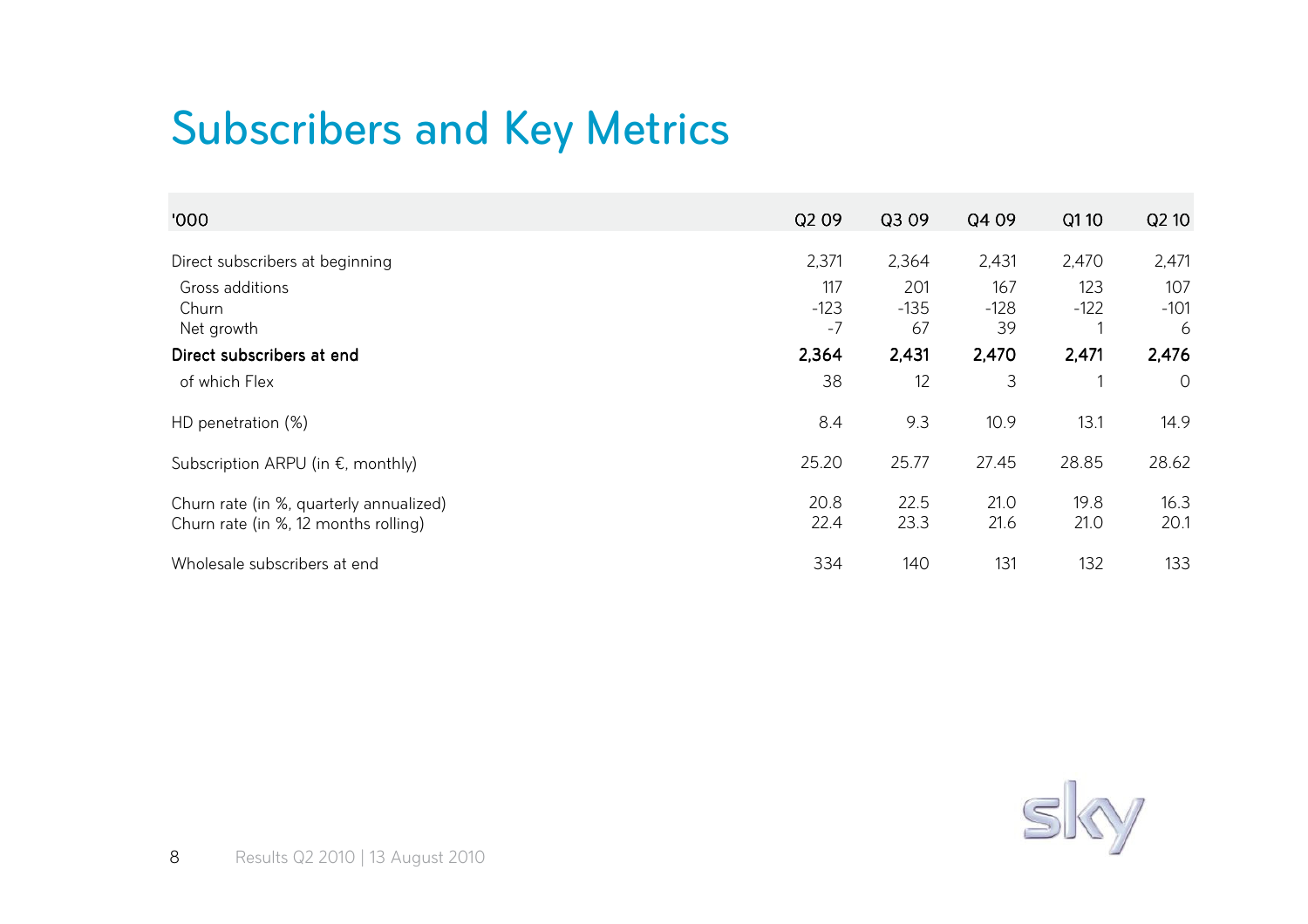#### Revenues and Costs

| in $\epsilon$ m                          | Q <sub>2</sub> 10 | Q2 09   | Change<br>(absolute) | Change<br>(in %) | <b>YTD 10</b> | <b>YTD 09</b> | Change<br>(absolute) | Change<br>(in %) |
|------------------------------------------|-------------------|---------|----------------------|------------------|---------------|---------------|----------------------|------------------|
| Revenues                                 |                   |         |                      |                  |               |               |                      |                  |
| Subscription                             | 212.4             | 179.0   | 33.4                 | 18.7             | 426.2         | 356.8         | 69.4                 | 19.4             |
| Hardware                                 | 5.4               | 10.9    | $-5.5$               | $-50.5$          | 12.0          | 31.2          | $-19.2$              | $-61.6$          |
| Wholesale                                | 3.8               | 14.0    | $-10.2$              | $-72.8$          | 7.2           | 30.5          | $-23.3$              | $-76.4$          |
| Advertising                              | 5.6               | 4.5     | 1.1                  | 24.3             | 9.0           | 7.6           | 1.4                  | 18.4             |
| Other                                    | 8.9               | 22.2    | $-13.3$              | $-59.8$          | 16.5          | 37.2          | $-20.7$              | $-55.7$          |
| <b>Total</b>                             | 236.1             | 230.6   | 5.5                  | 2.4              | 470.9         | 463.3         | 7.6                  | 1.6              |
| Costs (including depreciation)           |                   |         |                      |                  |               |               |                      |                  |
| Program                                  | 182.7             | 198.7   | $-16.0$              | $-8.1$           | 378.0         | 360.8         | 17.2                 | 4.8              |
| Technology                               | 34.2              | 31.2    | 2.9                  | 9.4              | 71.2          | 65.2          | 6.0                  | 9.2              |
| Hardware                                 | 9.0               | 11.2    | $-2.2$               | $-19.6$          | 18.2          | 32.2          | $-14.1$              | $-43.7$          |
| Customer service and other cost of sales | 14.6              | 12.9    | 1.6                  | 12.6             | 30.7          | 24.2          | 6.5                  | 26.9             |
| Selling expenses                         | 38.8              | 32.9    | 5.9                  | 17.8             | 71.7          | 55.3          | 16.4                 | 29.6             |
| General and administrative expenses      | 20.1              | 19.7    | 0.3                  | 1.7              | 40.2          | 40.5          | $-0.3$               | $-0.6$           |
| Other operating expenses/income          | $-4.9$            | $-1.4$  | $-3.5$               | $> -100$         | $-6.3$        | 4.4           | $-10.7$              | $> -100$         |
| <b>Total</b>                             | 294.3             | 305.3   | $-11.0$              | $-3.6$           | 603.8         | 582.7         | 21.1                 | 3.6              |
| Depreciation included                    | 10.8              | 11.3    | $-0.5$               | $-4.2$           | 21.0          | 26.2          | $-5.2$               | $-19.7$          |
| Costs (excluding depreciation)           | 283.5             | 294.0   | $-10.5$              | $-3.6$           | 582.7         | 556.5         | 26.2                 | 4.7              |
| <b>EBITDA</b>                            | $-47.4$           | $-63.4$ | 16.0                 | 25.2             | $-111.9$      | $-93.2$       | $-18.7$              | $-20.0$          |

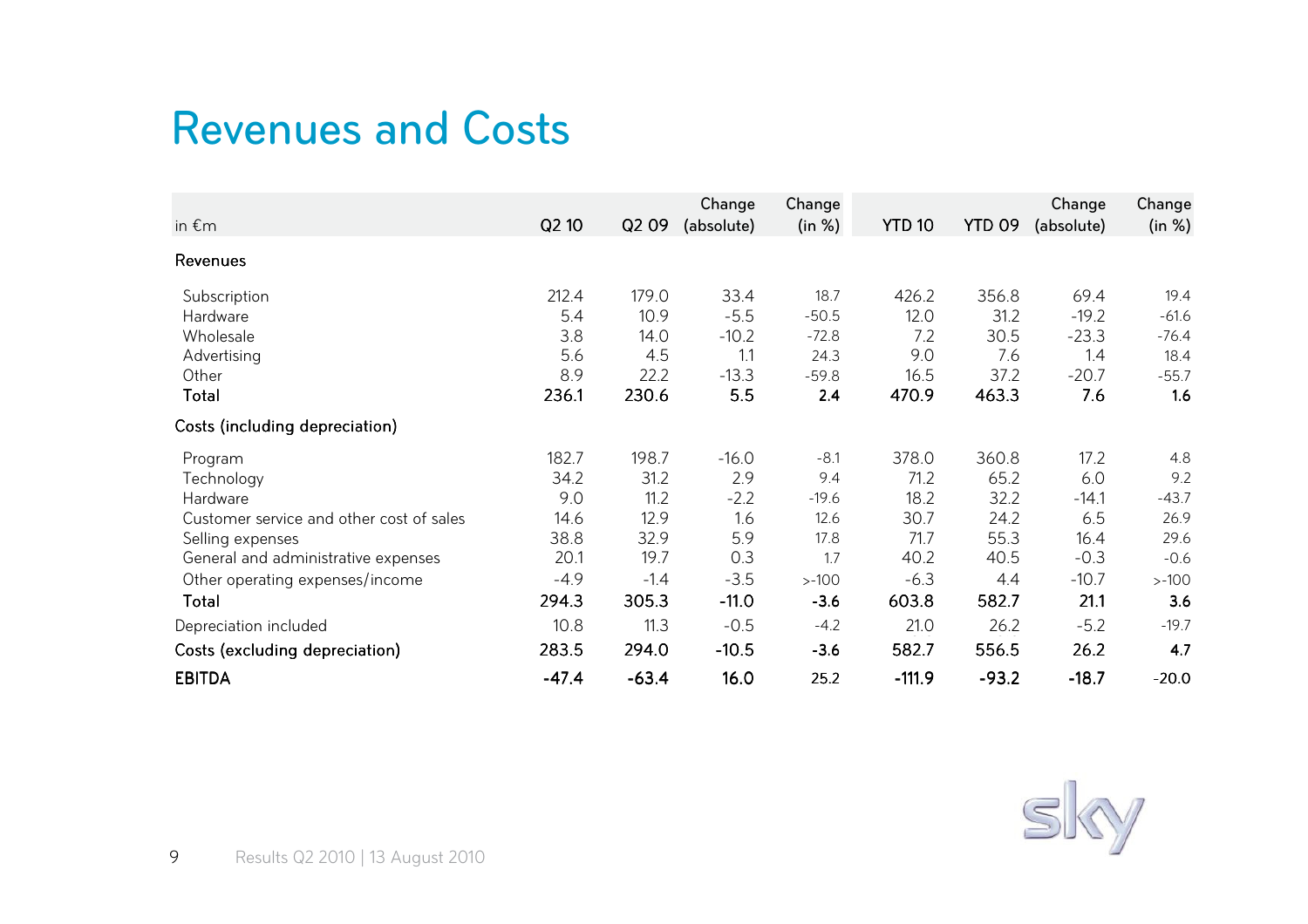#### Results

| in $\epsilon$ m                                                            | Q2 10          | Q2 09          | Change<br>(absolute) | Change<br>(in %)  | <b>YTD 10</b>  | <b>YTD 09</b>  | Change<br>(absolute) | Change<br>(in %)   |
|----------------------------------------------------------------------------|----------------|----------------|----------------------|-------------------|----------------|----------------|----------------------|--------------------|
| Revenues<br>Operating expenses                                             | 236.1<br>283.5 | 230.6<br>294.0 | 5.5<br>$-10.5$       | 2.4<br>$-3.6$     | 470.9<br>582.7 | 463.3<br>556.5 | 7.6<br>26.2          | 1.6<br>4.7         |
| <b>EBITDA</b>                                                              | $-47.4$        | $-63.4$        | 16.0                 | 25.2              | $-111.9$       | $-93.2$        | $-18.7$              | $-20.0$            |
| Depreciation and amortization<br>Amortization of subscriber base/trademark | 10.8<br>12.2   | 11.3<br>343.8  | $-0.5$<br>$-331.6$   | $-4.2$<br>$-96.4$ | 21.0<br>24.5   | 26.2<br>356.1  | $-5.2$<br>$-331.6$   | $-19.7$<br>$-93.1$ |
| <b>EBIT</b>                                                                | $-70.4$        | $-418.5$       | 348.1                | 83.2              | $-157.4$       | $-475.5$       | 318.1                | 66.9               |
| Financial result                                                           | $-10.8$        | $-14.9$        | 4.1                  | 27.6              | $-19.9$        | $-24.4$        | 4.4                  | 18.2               |
| <b>Result before taxes</b>                                                 | $-81.2$        | $-433.5$       | 352.2                | 81.3              | $-177.3$       | $-499.8$       | 322.5                | 64.5               |
| Income taxes                                                               | $-0.7$         | 67.7           | $-68.4$              | $> -100$          | $-1.5$         | 54.0           | $-55.6$              | $> -100$           |
| Result for the period                                                      | $-81.9$        | $-365.8$       | 283.8                | 77.6              | $-178.9$       | $-445.8$       | 266.9                | 59.9               |

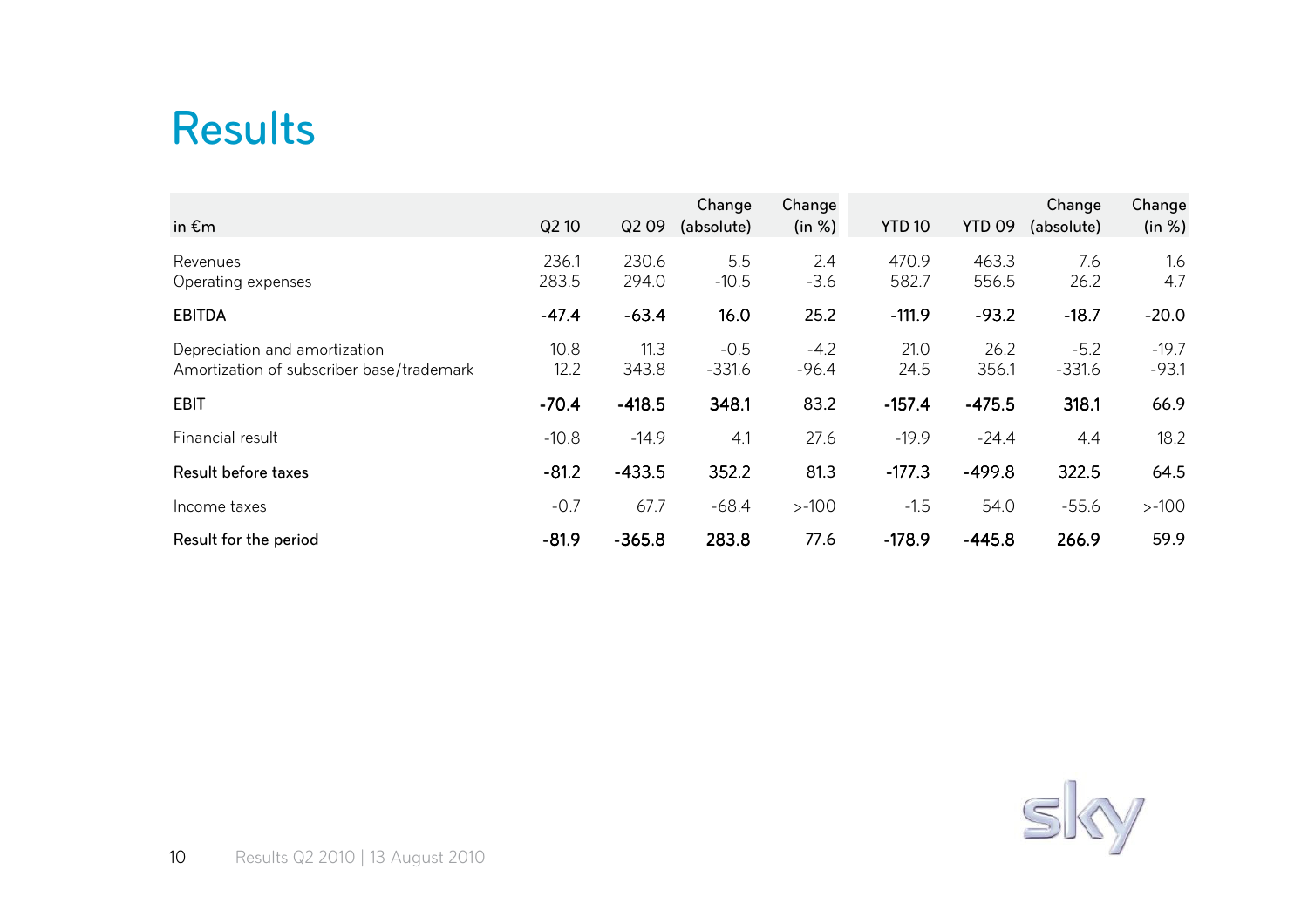### Cash Flow and Net Debt

| in $\epsilon$ m                     | Q2 10    | Q2 09   | <b>YTD 10</b> | YTD 09  |
|-------------------------------------|----------|---------|---------------|---------|
| Cash flow from operating activities | $-111.5$ | $-38.4$ | $-173.8$      | $-52.6$ |
| Cash flow from investing activities | $-1.1$   | $-5.3$  | $-18.4$       | $-11.5$ |
| Cash flow from financing activities | 144.0    | 53.0    | 220.5         | 18.9    |
| Cash flow                           | 31.4     | 9.4     | 28.2          | $-45.2$ |
|                                     |          |         |               |         |

| in $\epsilon$ m           | 30.06.10 31.12.09 |       |
|---------------------------|-------------------|-------|
| Cash and cash equivalents | 36.3              | 8.1   |
| Net debt                  | 253.9             | 162.4 |

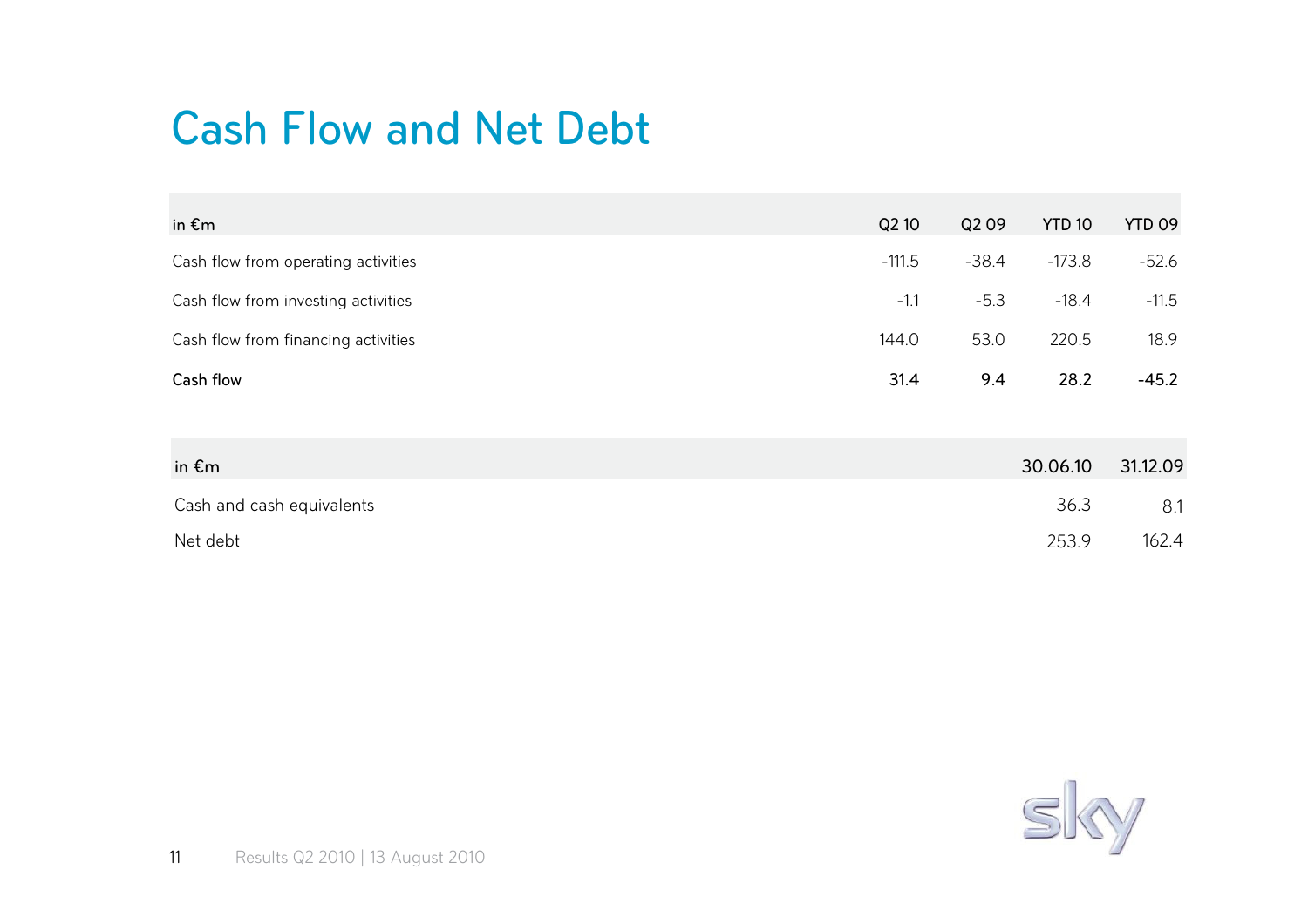### Focus on 5 key investment areas

- 1. Differentiate through sharper HD and core content quality and exclusivity
- 2. Accelerate net growth through PVR deployment
- 3. Differentiate and expand through key innovations and product extensions
- 4. Expand distribution
- 5. Continue to develop market-leading customer service

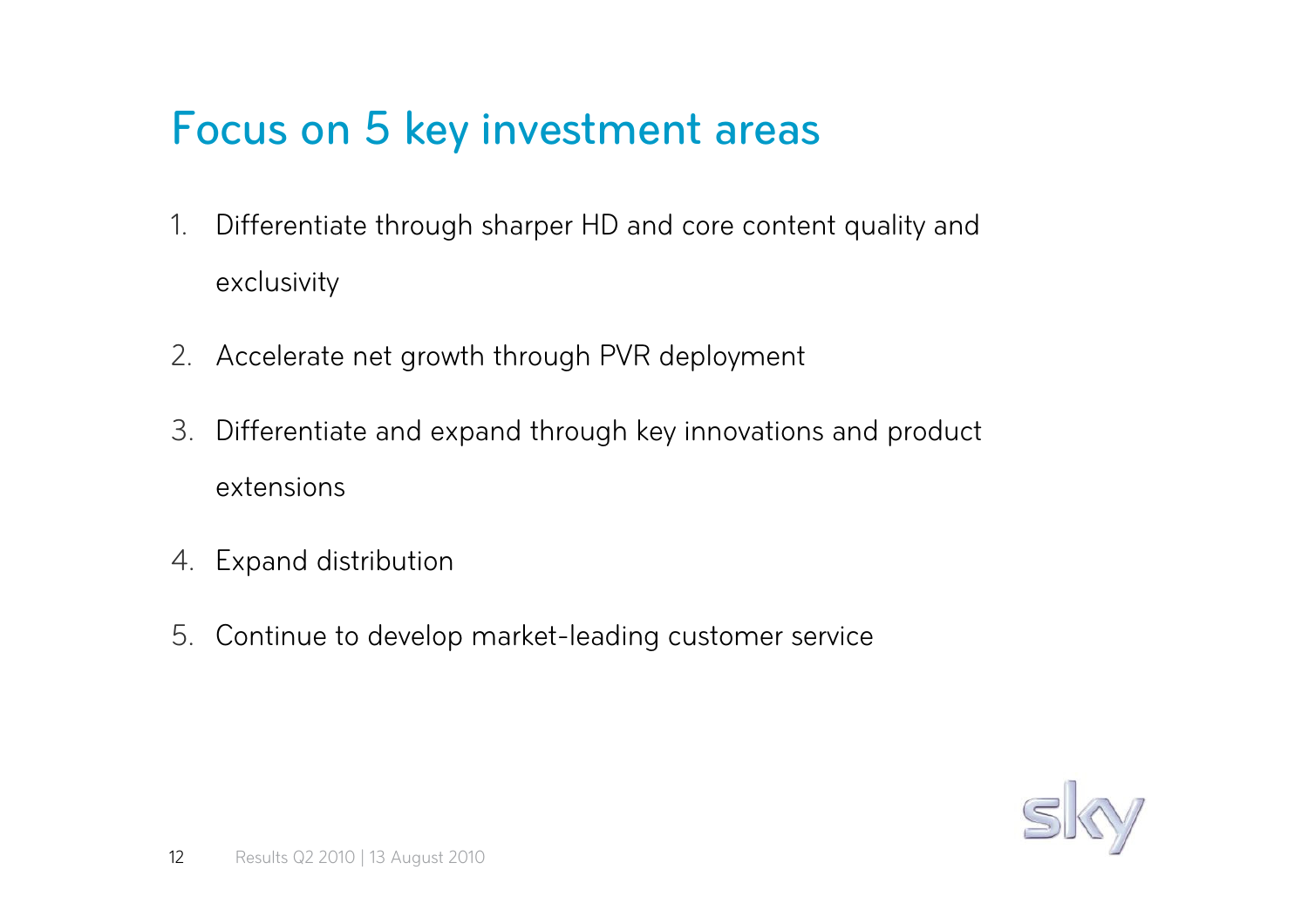## **Outlook**

- $\bullet$  Full year 2010 EBITDA will remain negative and will be significantly lower than previously indicated, due to the slower than expectedsubscriber development and increased investment in key initiatives following the financing measures.
- $\bullet$  Full year 2011 EBITDA is expected to be significantly better than 2010, but will still remain negative.

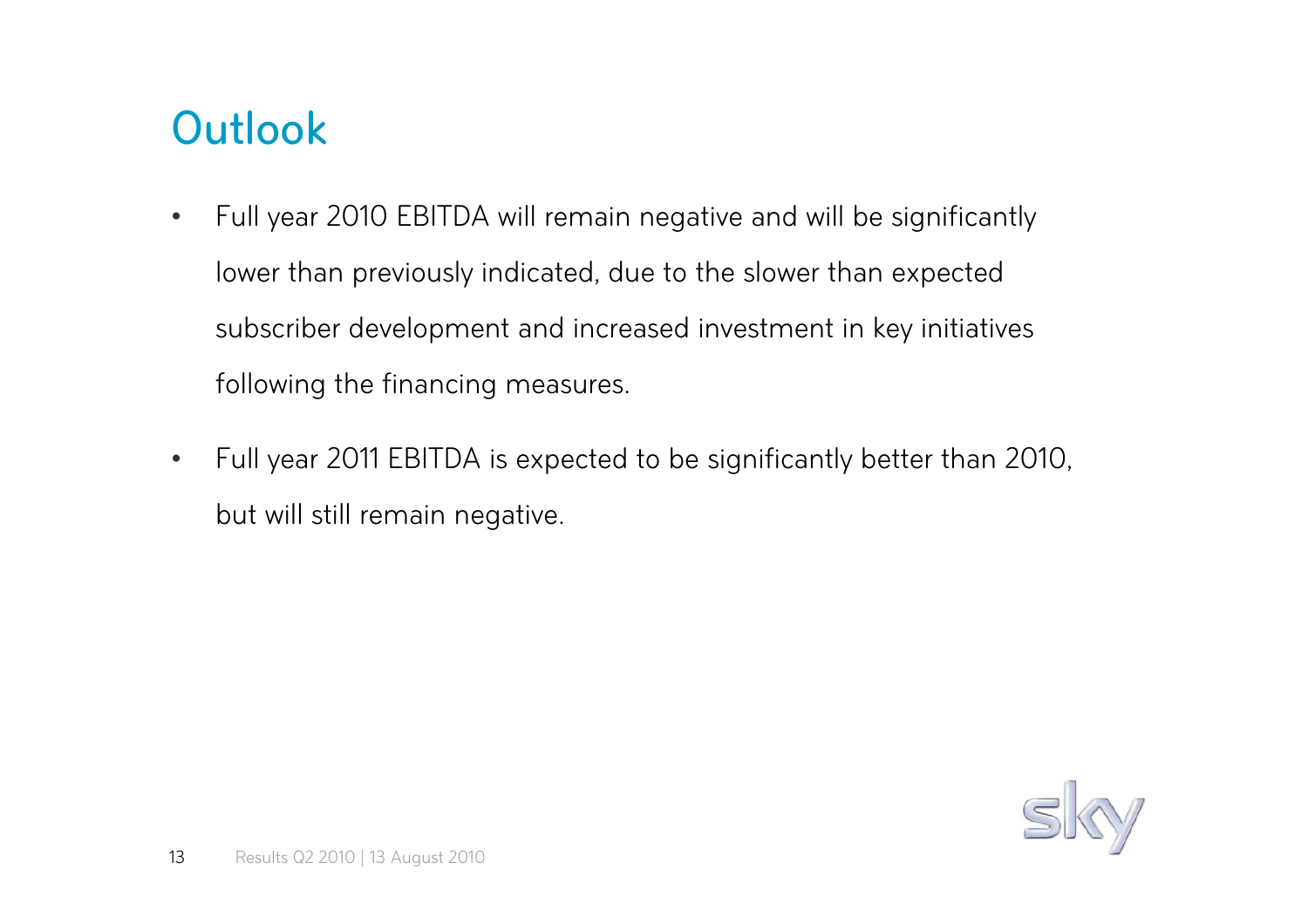### Disclaimer

This presentation contains forward-looking statements based on the currently held beliefs and assumptions of the management of Sky Deutschland AG, which are expressed in good faith and, in their opinion, reasonable. Forwardlooking statements involve known and unknown risks, uncertainties and other factors, which may cause the actual results, financial condition, performance, or achievements of Sky Deutschland AG, or media industry results, to differ materially from the results, financial condition, performance or achievements expressed or implied by such forwardlooking statements. Given these risks, uncertainties and other factors, recipients of this document are cautioned not to place undue reliance on these forward-looking statements. Sky Deutschland AG disclaims any obligation to update these forward-looking statements to reflect future events or developments.

Whilst all reasonable care has been taken to ensure that the information and facts stated herein are accurate and that the opinions and expectations contained herein are fair and reasonable, no representation or warranty, expressed or implied, is made by Sky Deutschland AG with respect to the fairness, completeness, correctness, reasonableness or accuracy of any information and opinions contained herein. It is pointed out that the existing presentation may be incomplete or condensed, and it may not contain all material information concerning Sky Deutschland AG or the Sky Deutschland group.

Sky Deutschland AG reserves the right to change and complete the information in this presentation without notice.